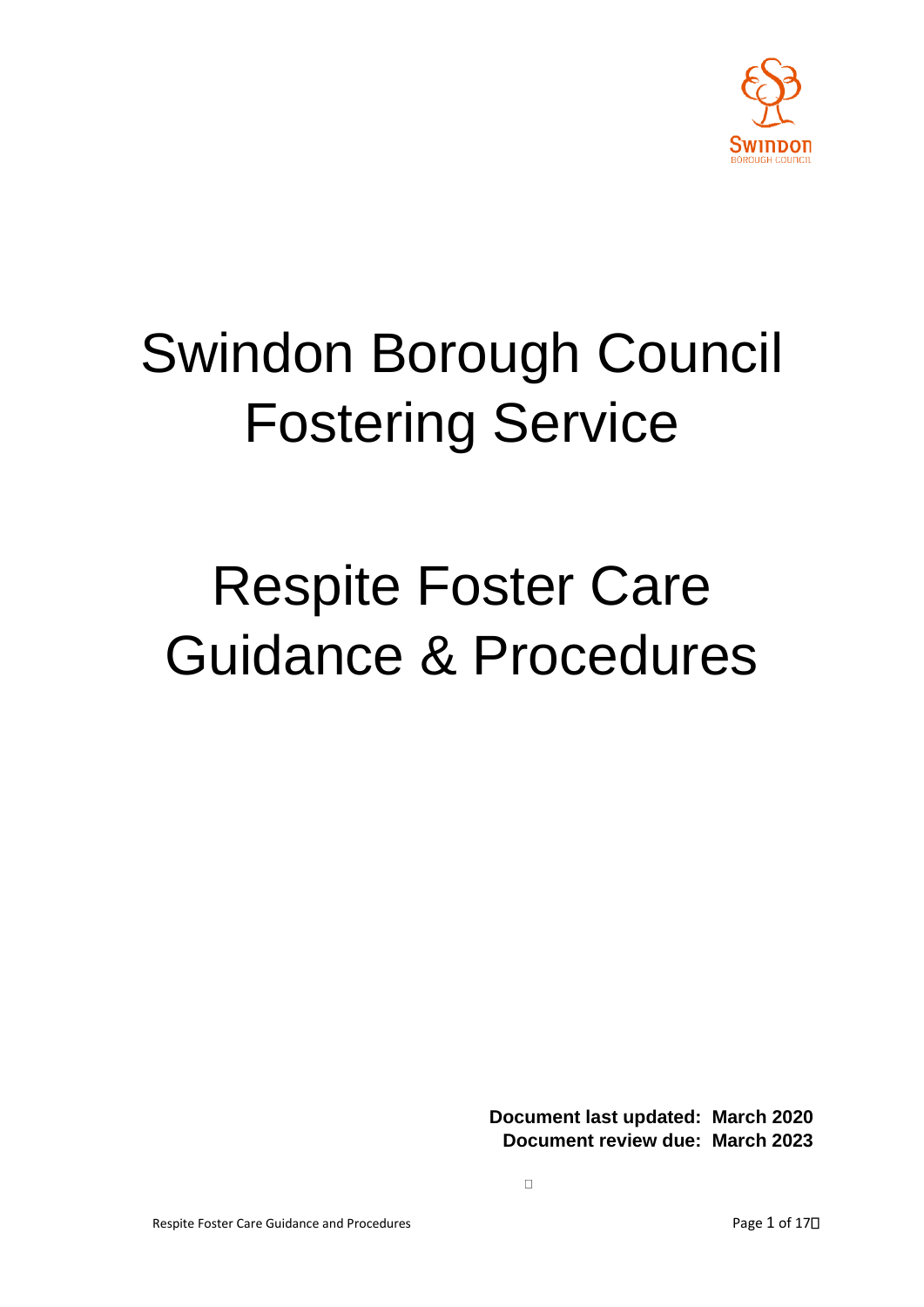

# **Respite Foster Care Guidance and Procedures**

#### **About this document**

| Title:            | <b>Respite Foster Care Guidance and Procedures</b>                                                                                              |                                |
|-------------------|-------------------------------------------------------------------------------------------------------------------------------------------------|--------------------------------|
| Purpose:          | To provide guidance and procedures for social workers,<br>supervising social workers and foster carers for the arrangements<br>of respite care. |                                |
| Updated:          |                                                                                                                                                 | <b>March 2020</b>              |
| Approved by:      |                                                                                                                                                 | lan Langley                    |
| Date:             |                                                                                                                                                 | 27/11/2020                     |
| Version number:   |                                                                                                                                                 | 1                              |
| Status:           |                                                                                                                                                 |                                |
|                   |                                                                                                                                                 | Review frequency: Three yearly |
| Next review date: |                                                                                                                                                 | <b>March 2023</b>              |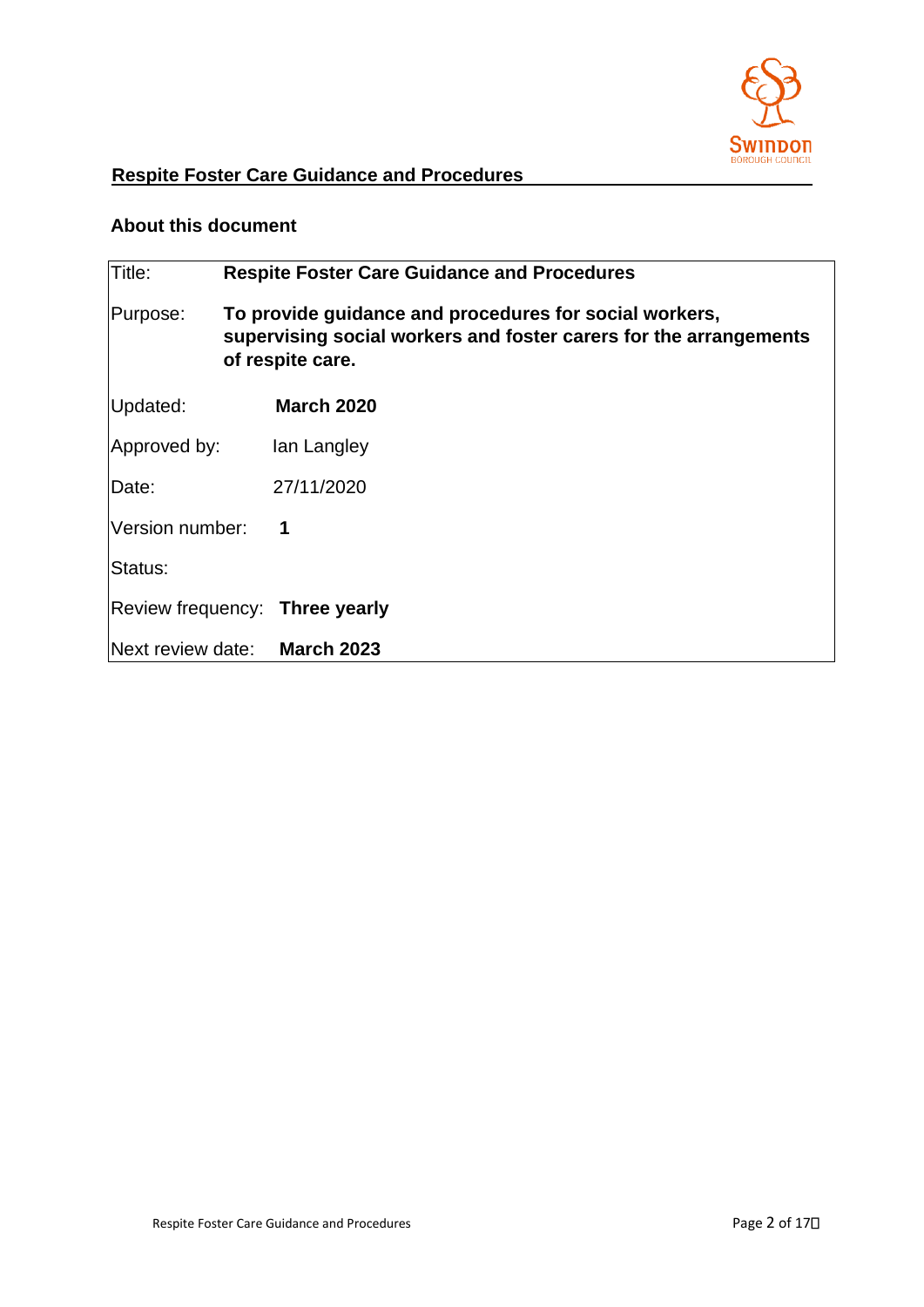

## **Table of Contents**

| <b>Sections</b>                                                                                                                                              | Page(s)               |
|--------------------------------------------------------------------------------------------------------------------------------------------------------------|-----------------------|
| <b>Introductions and Legal Framework</b><br>$\bullet$                                                                                                        | 4                     |
| <b>Definitions</b><br><b>Respite Care</b><br>$\circ$<br>Tax<br>$\circ$<br><b>Back-Up Carers</b><br>$\circ$<br><b>Alternatives to Respite Care</b><br>$\circ$ | 4<br>4<br>5<br>5<br>5 |
| Pre-planning for Respite Assessment process                                                                                                                  | 6                     |
| <b>Placement making</b>                                                                                                                                      | 6                     |
| <b>Delegated Authority</b>                                                                                                                                   | $\overline{7}$        |
| Process for arranging Respite Care                                                                                                                           | 7                     |
| Post placement                                                                                                                                               | 10                    |
| Record keeping                                                                                                                                               | 10                    |
| Appendix 1 – Respite Request Information Checklist                                                                                                           | 11                    |
| Appendix 2 - Respite/back-up carer to carer Information<br><b>Checklist</b>                                                                                  | 13                    |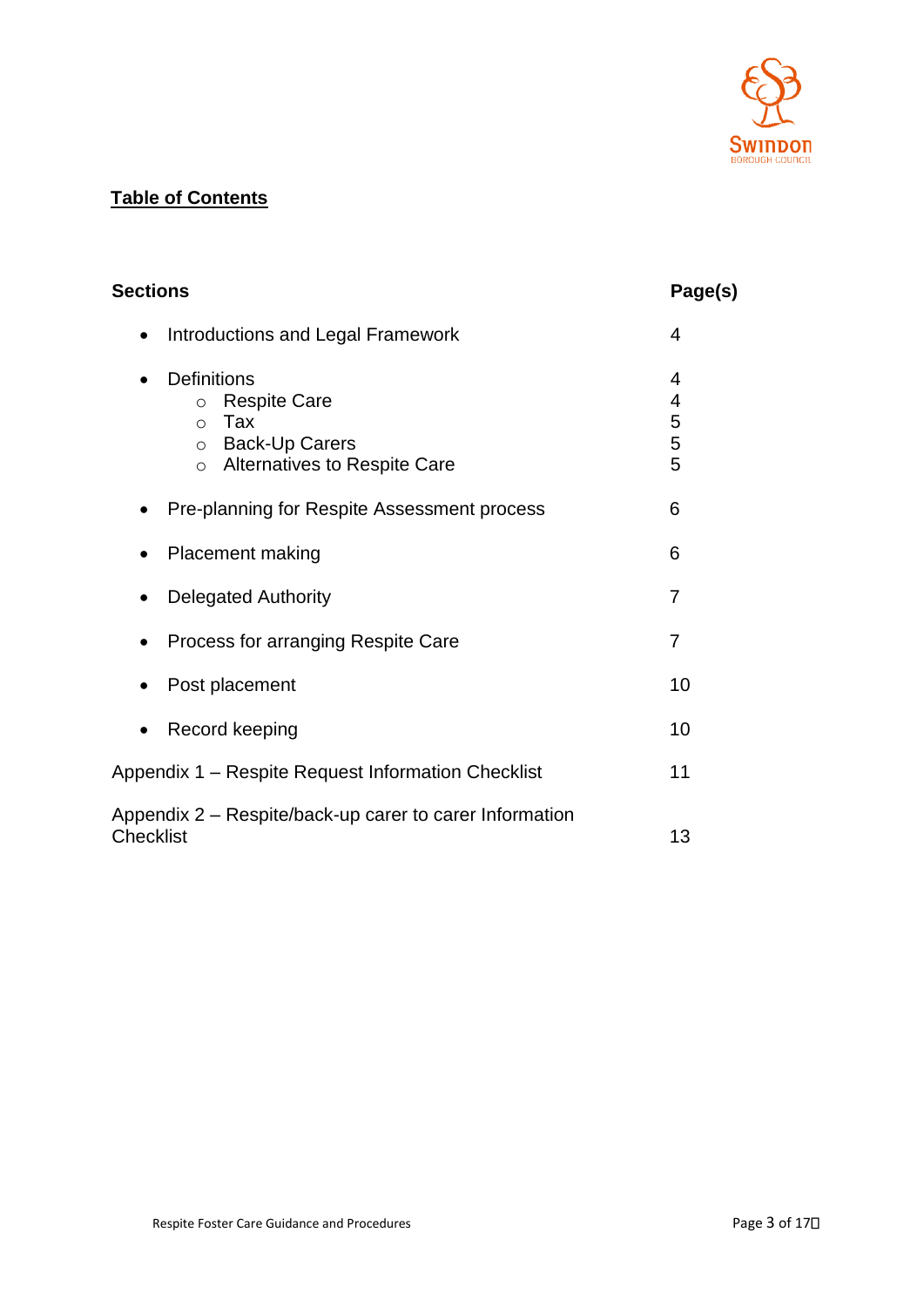

#### **Introduction and Legal Framework**

In Swindon, foster carers are entitled to up to 14 days break entitlement a year. This provision is given to allow carers to have a break and can be particularly important when looking after children and young people with very complex behaviours. It may also provide an opportunity for foster carers to have time with their own family, especially if they have their own children still living in the household. Although this provision is available to foster carers and can be an important support tool, it is recognised that moving placements for children and young people can be disruptive and may leave them with a feeling of being left out of the family and many foster carers choose not to take their break entitlement for this reason. The aim of this document is to provide guidance and procedures to ensure that carers do feel able to have a break, should they wish to, but also ensuring that this is arranged in a way that is child focussed.

Some children and young people from Swindon are placed in Independent Fostering Agencies. It is our expectations that the philosophy of this document will also be used in these situations. Supervising Social Worker from the IFA will need to plan and liaise with the child or young person's social worker and IRO in the same way and any decisions regarding respite should be child centred.

#### **Definitions**

#### **Respite Care**

Carer to carer respite fostering is when children and young people who are looked after by foster carers, have a temporary stay with other foster carers.

Carer to carer respite fostering will sometimes be planned respite that is in response to the high care needs of the child or young person. This may include disabled children and young people or children and young people with very challenging behaviour. In these circumstances the respite is put in place to sustain the foster placement and prevent the child or young person experiencing the trauma of a placement breakdown.

Carer to carer respite will sometimes be provided in an emergency. Emergencies may include the foster carer temporarily being unable to look after the children or young people in their care due to their own poor health or other family emergencies. It may also be provided if the foster placement is at risk of breakdown due to complex needs of the child or young person.

As already stated, Swindon foster carers are entitled to up to 14 days break entitlement a year. During a respite period the main carer will not receive the fostering allowance but will receive the skills payment for a maximum of 14 nights.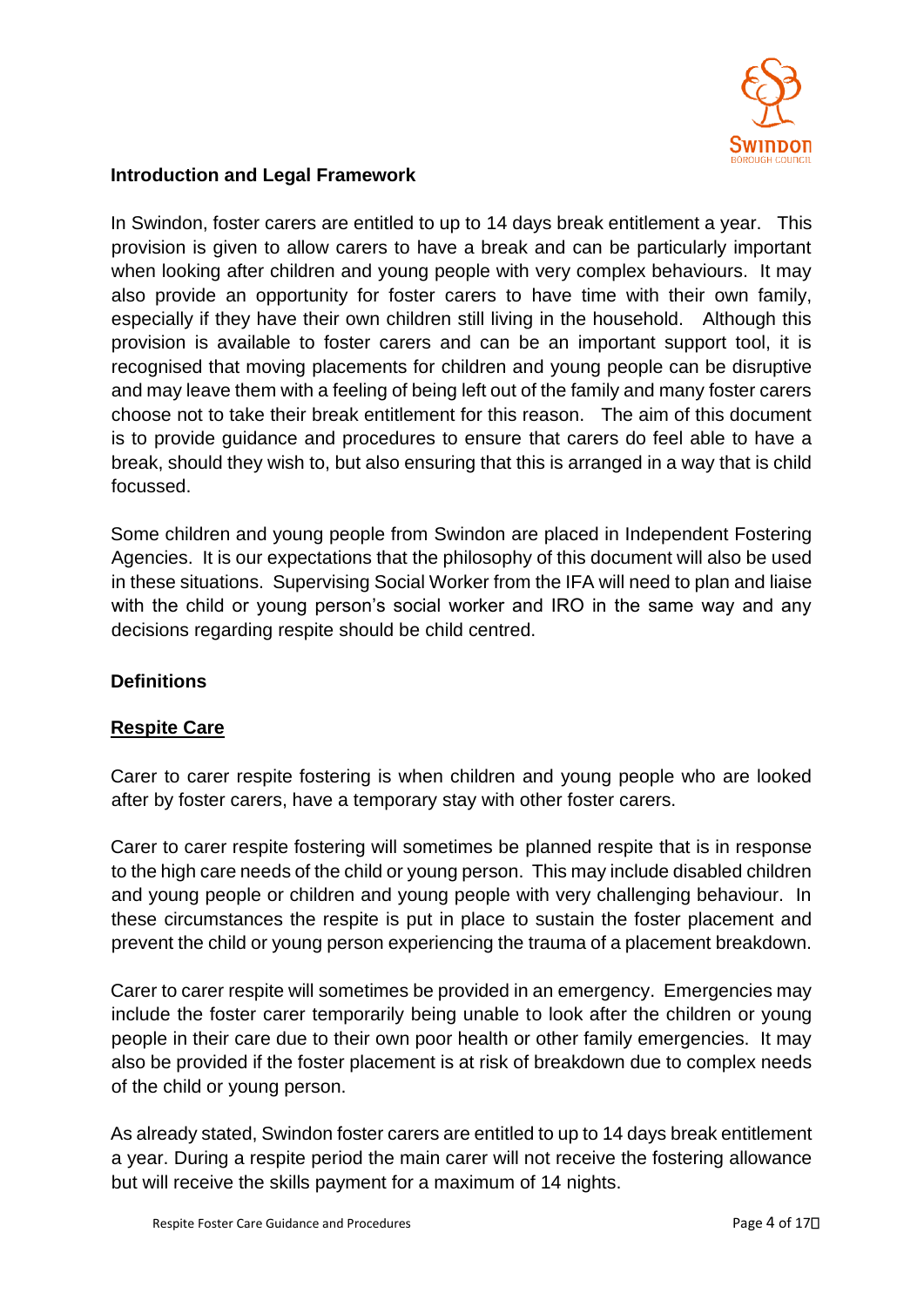

The calendar year for respite runs from  $1<sup>st</sup>$  April –  $31<sup>st</sup>$  March and is calculated on a pro-rata basis for the time the child/young person is in placement.

Therefore, if the child has been in placement for a year then the allowance will be 14 nights; if the child has been in placement for six months the allowance will be seven nights.

Respite cannot be carried over to the following year and relates to the length of time a child is placed in each calendar year.

### **Tax**

#### *All Foster Carers are to register as self-employed with HMRC.*

An online tool *Tax for Foster Carers* was launched in autumn 2012 to help foster carers register with Her Majesty's Revenue and Customs (HMRC) as self-employed. Foster carers are classed as self-employed and as such must complete their own tax returns. The new tool will help foster carers avoid potential penalties for wrong or late tax declarations, and it also has an introduction to the 'qualifying care relief' tax scheme for foster carers.

#### **Back-up Carers**

Foster carers are encouraged to consider their own network of family and friends who may be able to support them in their role of fostering and be able to look after children in foster care to enable the foster carer to have a break. The use of a back-up carer enables the foster child to stay within the foster carer's own network, akin to an arrangement a 'good parent' might make for a birth child. In such circumstances the substantive approved foster carer(s) retains responsibility for the child(ren) during the period of care when they are being looked after by the back-up carers. The substantive foster carer(s) must be available in an emergency and be contactable on the telephone, in line with the expectations made of good parents. The back- up carer does not need to be approved as a foster carer to provide this. Paragraph 3.23 of the Fostering Statutory Guidance 2011 states "There is no requirement that where a looked after child visits or spends a holiday with their foster carer's friends or relative that the individual must be approved as a local authority foster carer, as the child will remain formally placed with their usual foster carers".

If foster carers are arranging for a child or young person to stay with their back up carers overnight they should still inform the Supervising Social Worker and social worker of the child so they are aware that they are aware that the child is away from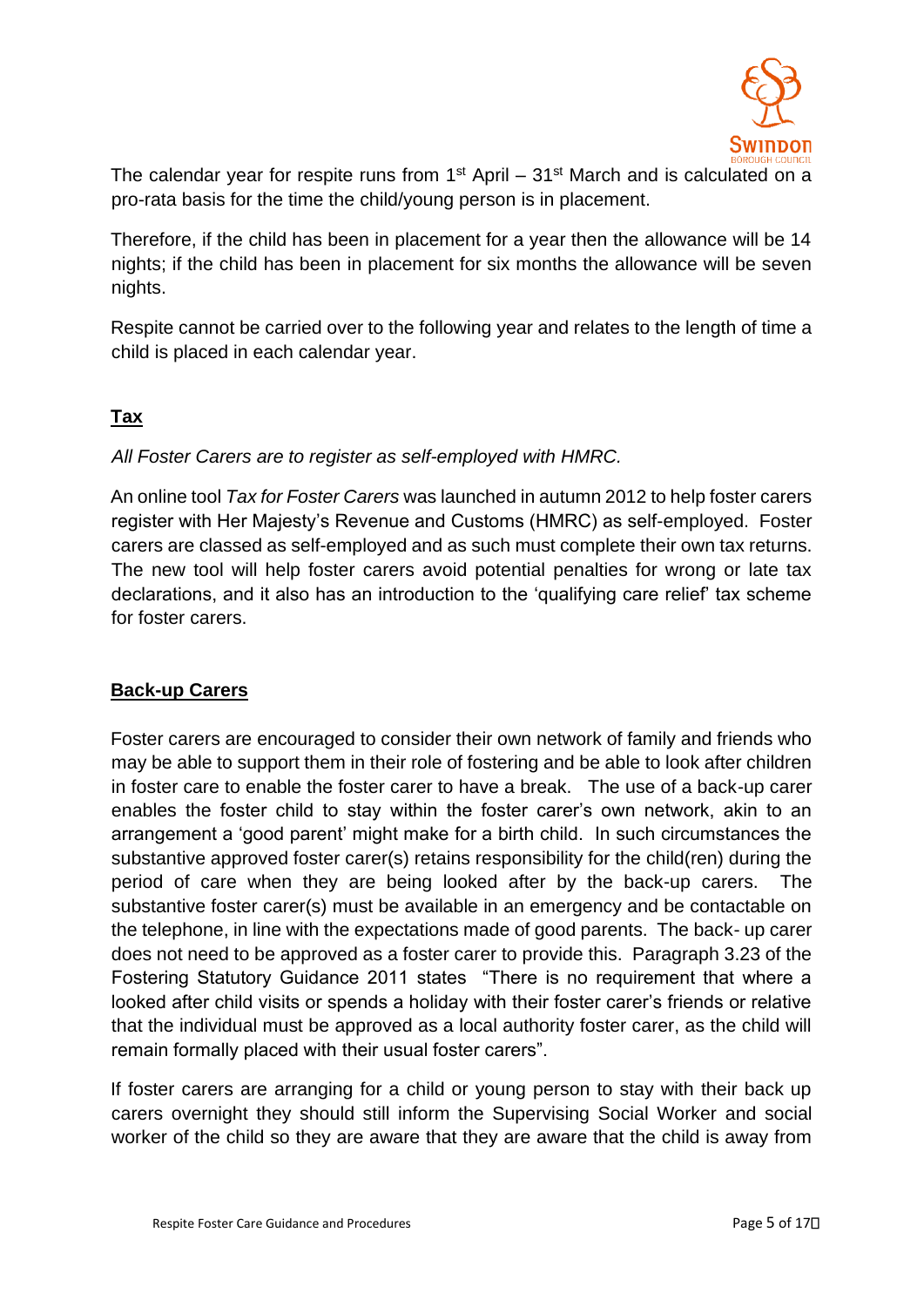

placement overnight. If this is arranged in an emergency then the social worker and Supervising Social Worker should be informed as soon as possible.

If foster carers are looking after children who have complex health needs that require specialist health care training, the back-up carer should also have this training before the child or young person is placed.

#### **Other alternatives to respite care**

Foster carers should also be encouraged to consider other options which may allow for them to have a break without the child or young person feeling like they are being 'sent' to an alternative placement. There may be options of residential holidays – which may be following an interest the child or young person already has e.g. activity holidays or holidays through organisations that they are already involved in e.g. cadets.

#### **Pre-planning for Respite Assessment Process**

Respite care should be discussed during the assessment and approval process as a foster carer. This should include the use of back-up carers and whether there are people who could care for the child if there was an emergency in the fostering household. The discussion should also include whether there are potential back-up carers who would be prepared to have children and young people go and stay with them if, for example, the carers go on holiday.

This information would be included in the Form F but should also be on the Case Summary of the carer's file so if there was an emergency and the Emergency Duty Service became involved and needed to access the information quickly.

#### **Placement Making**

Placement officers should ensure that placements are not made when a carer has an imminent holiday planned which the child would not be able to participate in. If the foster carer is going on holiday and is prepared to take the child/young person with them then there needs to be discussion as to whether it is appropriate for the child. If it is appropriate then the child or young person's views should be sought and also that of the parent or anyone else with parental responsibility. This should be discussed fully and confirmed **before** agreement to the placement to prevent a placement being made and then a further change of placement required due to arrangements for holiday not working out.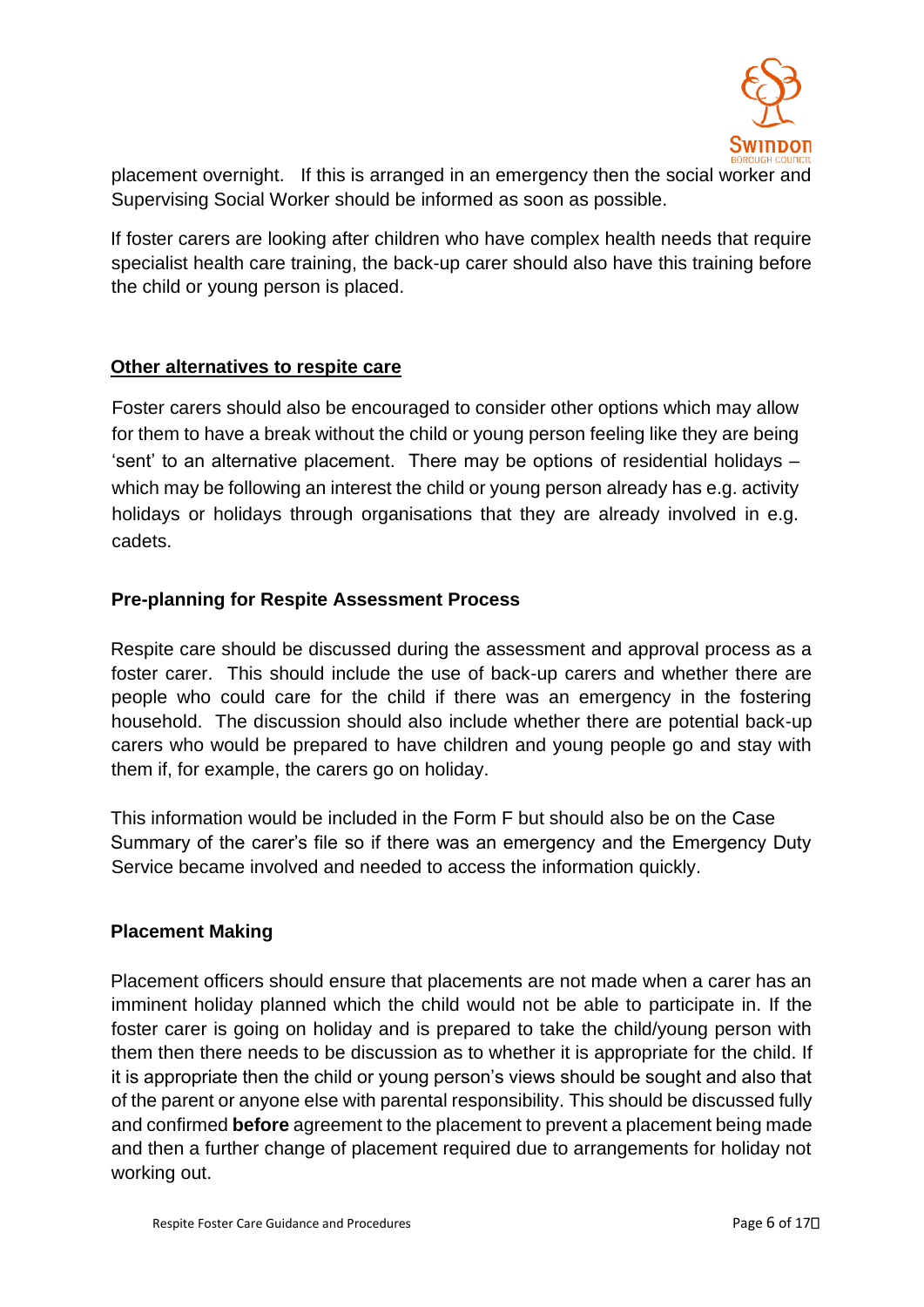

When regular respite is identified and agreed at the point of placement this should be recorded on protocol and also in the Placement Plan which becomes part of the care plan for the child. This should not be changed due to any changes in social worker or teams. Any changes that are made to this arrangement should be agreed with the IRO and consideration should be giving to supporting the placement and not putting the placement at risk. The foster carers should be consulted and must be told of any changes and the reasons for the change.

The use of respite care should be child focused and there are some situations when respite may not be appropriate. This includes the following:

- Any children placed who are under 5 years old
- Children and young people where there are particular attachment difficulties
- Bridging to adoption placements

When making such placements the Supervising Social Worker must be clear with the carer that this is the expectation unless there are exceptional circumstances.

There may also be situations where a child or young person may request respite away from their carer and this should be carefully considered alongside the reasons for the request.

#### **Delegated Authority**

Delegated Authority should be discussed at the Placement Planning Meeting for the child or young person's permanent placement. It is recommend that at this meeting respite care is discussed and agreement is sought from all relevant parties for when/if the child or young person goes to stay with another carer.

#### **Process for arranging Respite Care**

The request for respite may come from different forums. It may be agreed as part of an initial agreement for the placement; it may be agreed as part of a support plan from a Placement Stability Meeting, it may be planned break for the foster carer or it could be an emergency situation. The basic principal is the sooner the request is made the better it will be for all concerned.

Some foster carers when planning for their break may consult with another foster carer whom they use for respite and is known to the children. We do not wish to stop this happening as it means that the foster carer is likely to be able to arrange their holiday at a time when it fits in with the other carer this is likely to be in the best interests of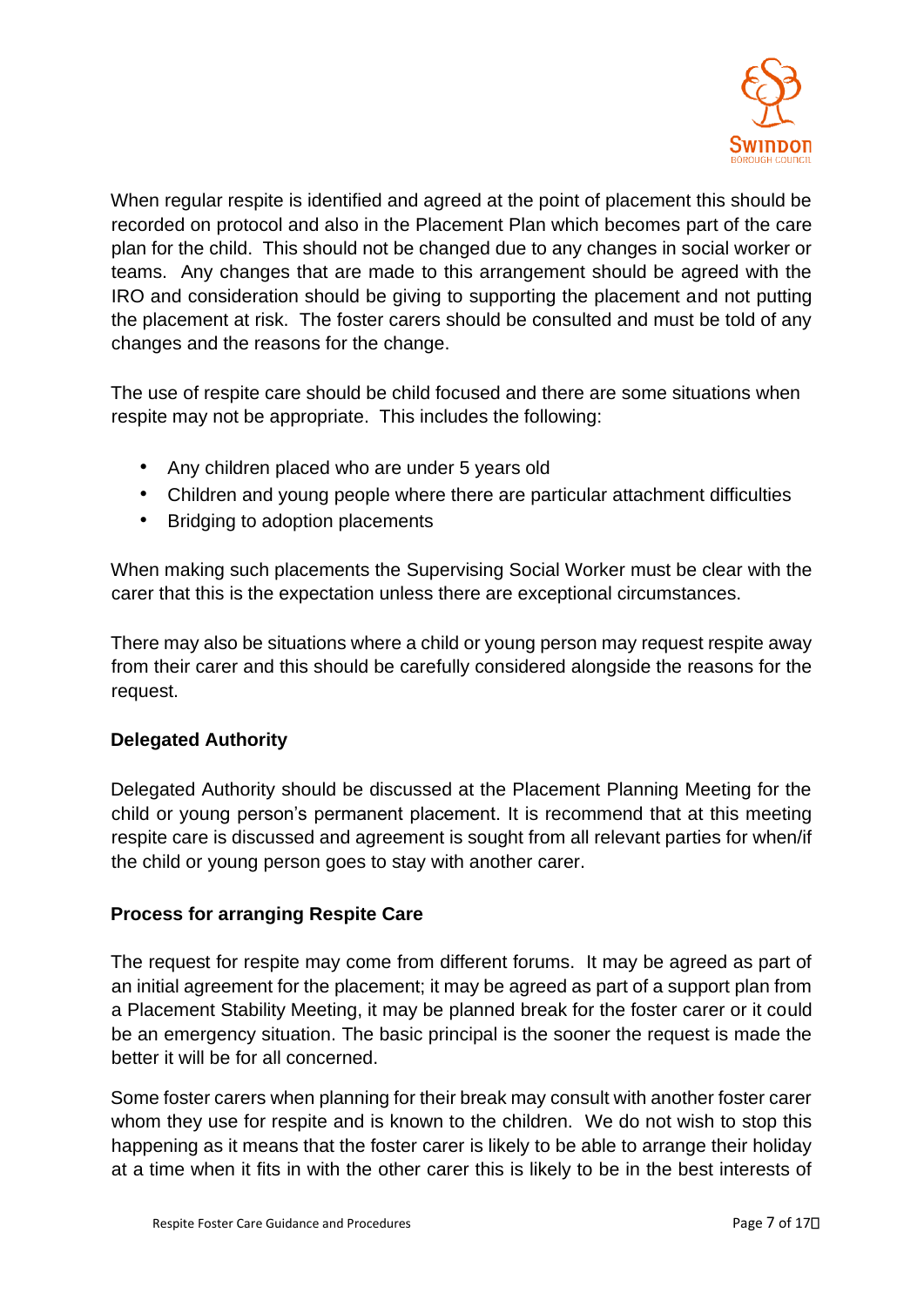

the child or young person. However, although these preliminary discussions can be useful it is not a means for formally agreeing the respite and the following procedure should be followed:

- 1. The Supervising Social Worker needs to be aware of the request. In most circumstances the foster carer will be the person into inform the Supervising Social Worker. If agreement for respite is agreed via another forum then it should be agreed at that meeting, if the Supervising Social Worker is not present, who is responsible for telling the Supervising Social Worker.
- 2. The Supervising Social Worker should then contact the social worker and the IRO for the child and seek out their agreement for the respite. If the request is regular respite, this is to be presented at the next available care panel.
- 3. Supervising Social Worker to complete a respite information checklist (Appendix 1). This should then be uploaded onto the child's protocol record and the foster carer's protocol record. The Supervising Social Worker is responsible for finding the respite placement. They should also inform the Placement Officer in the team of the arrangements so this is taken into account regarding any future planned placements.
- 4. The decision to agree the respite must be with the child's social worker/team manager or duty social worker. If the respite is planned it should be arranged taking into consideration of the situation for the particular child. However, it should be recognised that foster carers also have the right to their 14 days break entitlement.
- 5. Once the decision has been made the social worker should record this on the child's file and the Supervising Social Worker should record it on the foster carer file and update the respite tracking spreadsheet.
- 6. If the respite is planned a Placement Planning meeting should be arranged. If a child or young person is having regular respite with the same carer a Placement Planning Meeting can include a series of respites and any updates can be passed on at the time of placement.
- 7. In an emergency this should take place as soon as possible after the placement but within 5 working days. However, as much basic information must be passed onto the respite foster carer at the point of placement, e.g. contact arrangements, medical information and routines for the child or young person,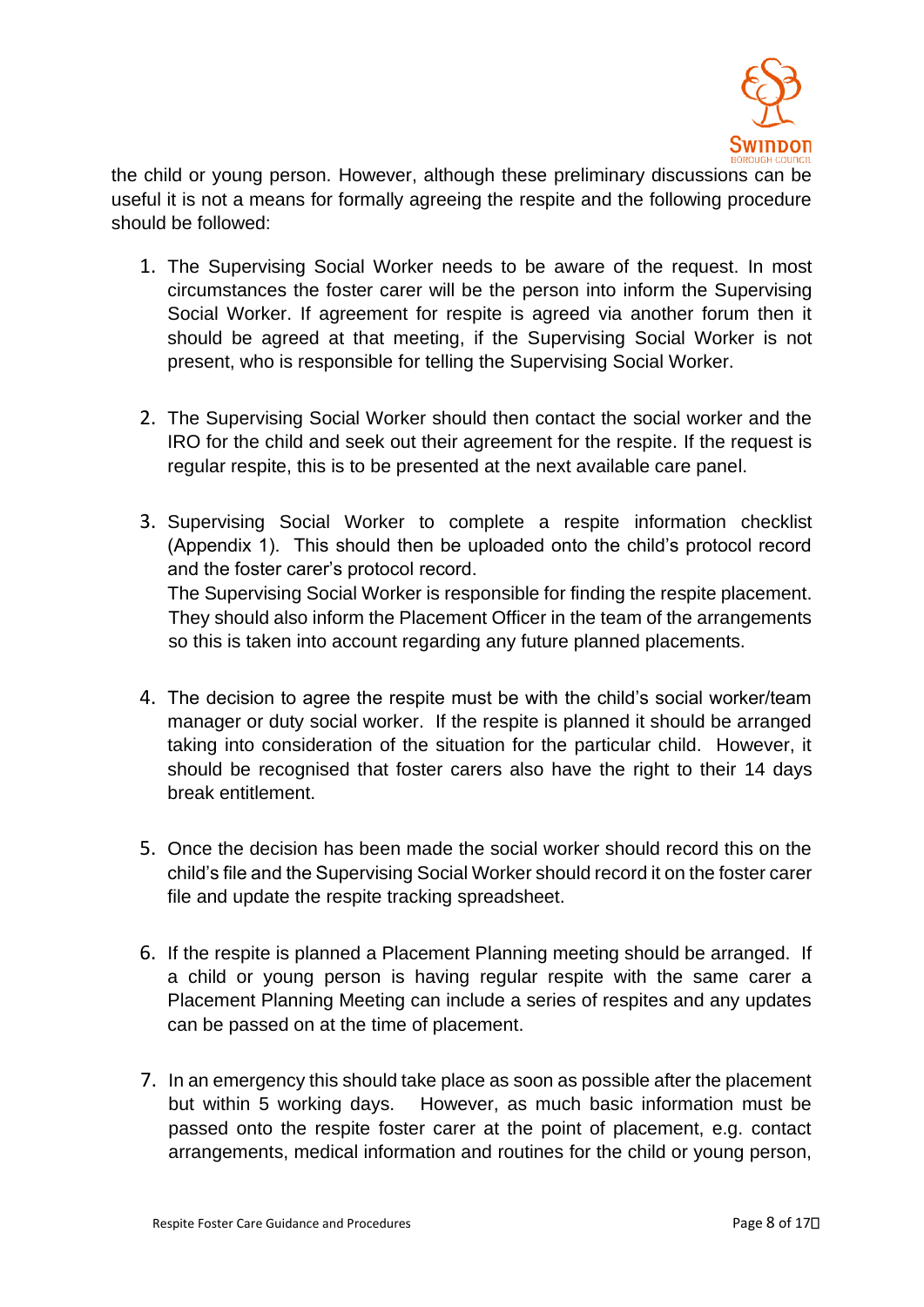

ideally the Placement Information Sheet (Appendix 2), should be completed and given to the respite/back up carer.

- 8. In both planned and emergency placements Delegated Authority should be agreed. This may be agreed when the child or young person is first placed with the main carer, and the parent agrees the same delegated authority is given to a respite/back up carer. If this has not been agreed previously a new agreement must be set up so the respite carer knows what authority they have to make any decisions that are required.
- 9. If a placement is made in an emergency by the Emergency Duty Service, attempts should be made to place the child with someone that the child or young person already knows. It is therefore important to be clear on the file if a child has been with other carers and how the arrangement worked for the child. This information should be included in the case summary of the child's file. This information can then be used by EDS when considering alternative placements.
- 10.If a placement is made in an emergency the child or young people should as a minimum been shows a copy of the carers profile card which provides some photos and information about where they are being moved to.
- 11.If the placement is planned arrangements should be made for the child/young person to visit the respite carer's home and be able to meet them and see the bedroom where they will be using.
- 12.The Supervising Social Worker to ensure that the Placement Information Sheet (Appendix 2) has been completed by carers and given to the respite carer.
- 13.If the child has any specialist health care tasks the carers should be trained and signed off on this before the respite takes place. In an emergency, the social worker/Supervising Social Worker must refer carer for emergency specialist health care training from the Specialist Health Care Tasks Service as a matter of urgency so that they can arrange to visit the carer and give them the training/instruction that they need.

#### **Post Placement**

When the placement has ended and the child/young person has returned to their main carer it is important that information is recorded about how the placement went from all perspectives. It is recognised that this information is likely to be in different places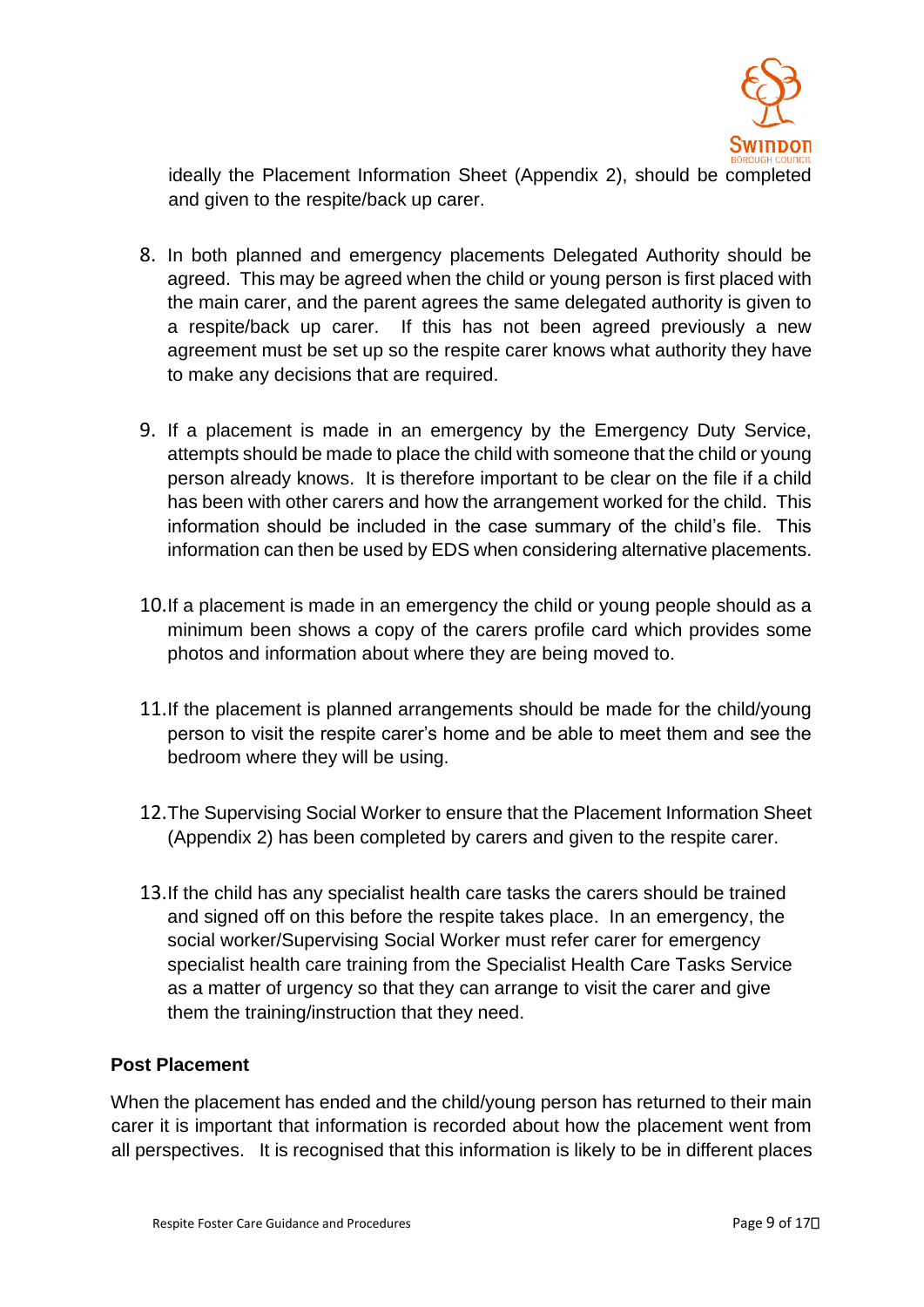

e.g. child's file, main foster carers file and on the respite foster carers file and several people are likely to have contributed to the overall picture.

The fostering team should also send out an end of placement form to the social worker and the respite carer to request feedback. This information will also be included in the foster carer's annual household review.

Social Worker and Supervising Social Worker should discuss placements with child and carers respectively. (See Record Keeping below)

If any particular issues come up from discussions with either the main foster carer, the respite foster carer or the child or young person, then the relevant Supervising Social Worker and Social Worker should discuss as soon as it is known so any follow up can be completed in a timely way.

The IRO should discuss any respite arrangements in the next review and when they next see the child or young person on their own.

#### **Record Keeping**

The Supervising Social Worker of both the main carer and the respite carer should discuss the respite arrangement in the next supervision session. It is suggested that as well as recording it in the supervision discussion it is also recorded as a 'case note' so it can be highlighted easily if the information was required.

The social worker of the child or young person should talk to them about how the respite went and record this on protocol. They should also complete the End of Placement form to provide feedback on the respite carer.

The respite foster carer should also complete foster carers diary sheet for the duration of the placement with them. The main foster carer should also record in their logs if the child or young person has given any feedback regarding the respite placement.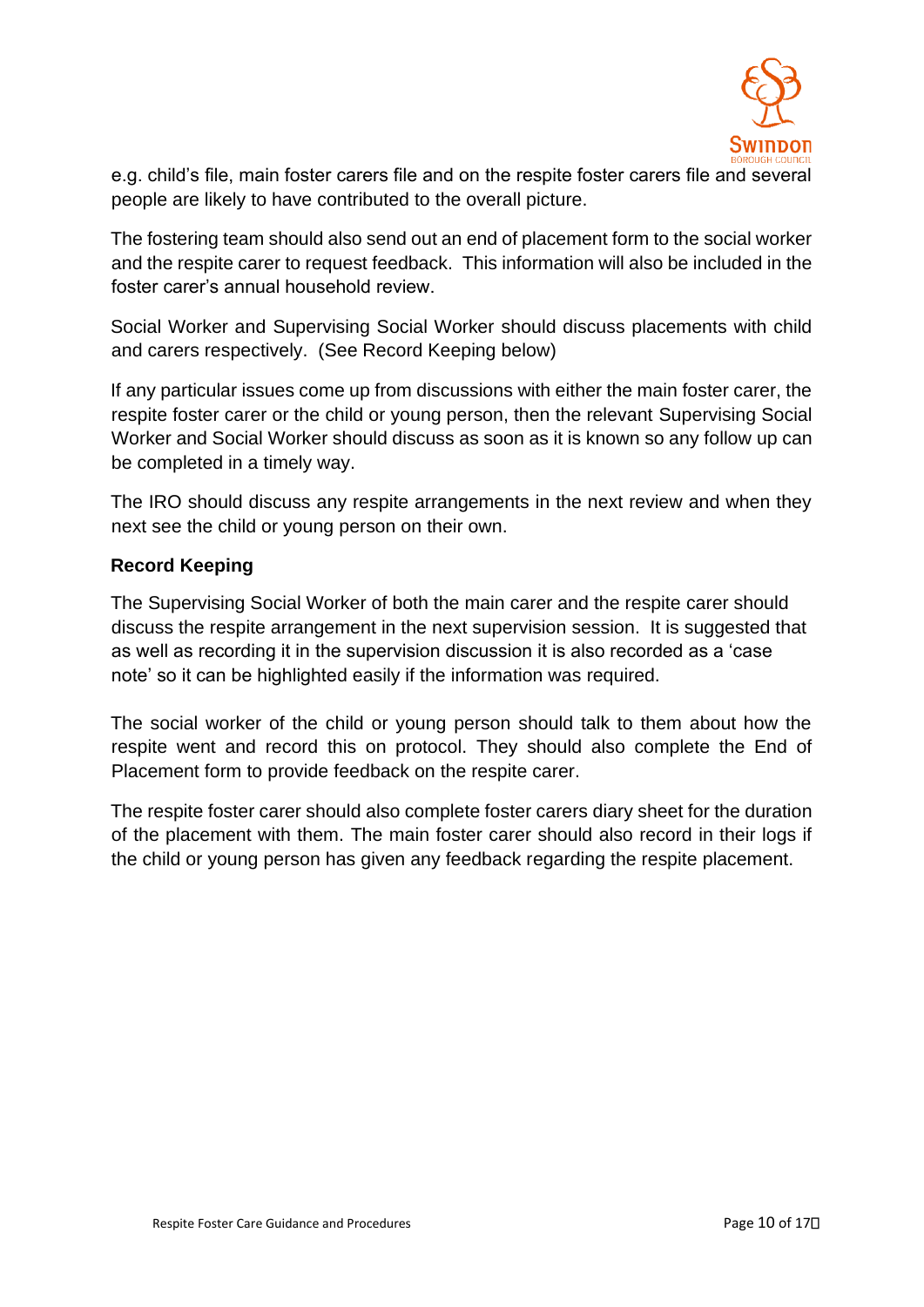

Appendix 1

# **Respite Information Checklist**

| <b>Name of child</b>                                                                                            |  |
|-----------------------------------------------------------------------------------------------------------------|--|
| Date of birth                                                                                                   |  |
| <b>Social Worker</b>                                                                                            |  |
| <b>Independent Reviewing</b><br><b>Officer</b>                                                                  |  |
| <b>Name of Foster Carer/s</b>                                                                                   |  |
| <b>Foster Carer/s Address,</b><br>number and email<br>address                                                   |  |
| Dates respite required to<br>and from                                                                           |  |
| Reason respite is<br>requested                                                                                  |  |
| Is the respite part of the<br>foster carer/s 14 days<br>break entitlement?                                      |  |
| Was respite discussed at<br>the Placement Planning<br><b>Meeting and Delegated</b><br><b>Authority granted?</b> |  |
| <b>Section of Children Act</b><br>1989 the child/young<br>person is placed under?                               |  |
| Date respite request<br>received                                                                                |  |
| Date respite request<br>agreed by child's Social<br><b>Worker</b>                                               |  |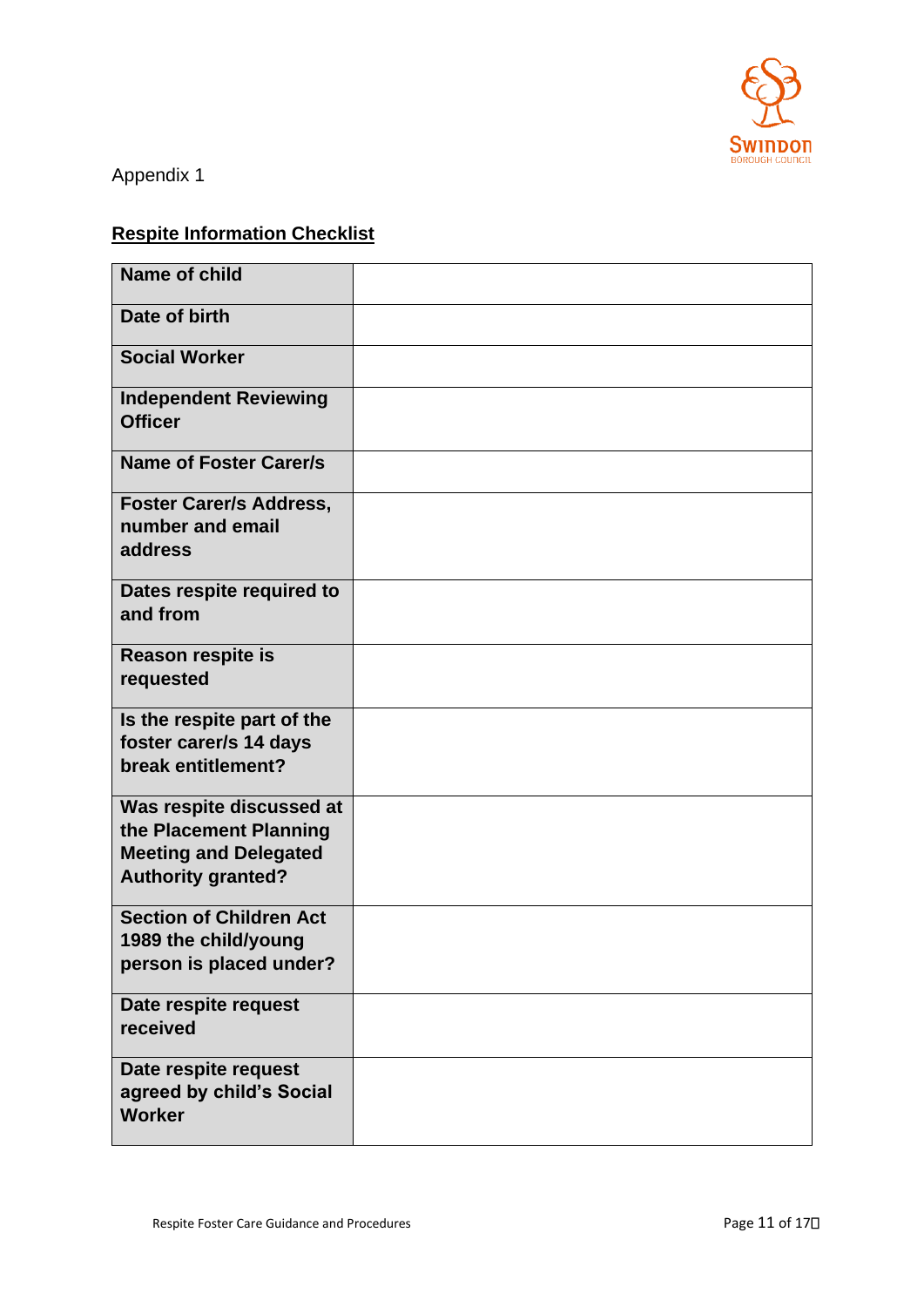

| Date respite request<br>informed to IRO                                                     |  |
|---------------------------------------------------------------------------------------------|--|
| Date respite request<br>agreed by IRO                                                       |  |
| <b>Name of respite Foster</b><br>Carer/s                                                    |  |
| <b>Respite Foster Carer/s</b><br>Address, number and<br>email address                       |  |
| <b>Respite Foster Carer/s</b><br><b>Supervising Social</b><br><b>Worker</b>                 |  |
| Are there any children<br>sharing a bedroom<br>which has not already<br>been risk assessed? |  |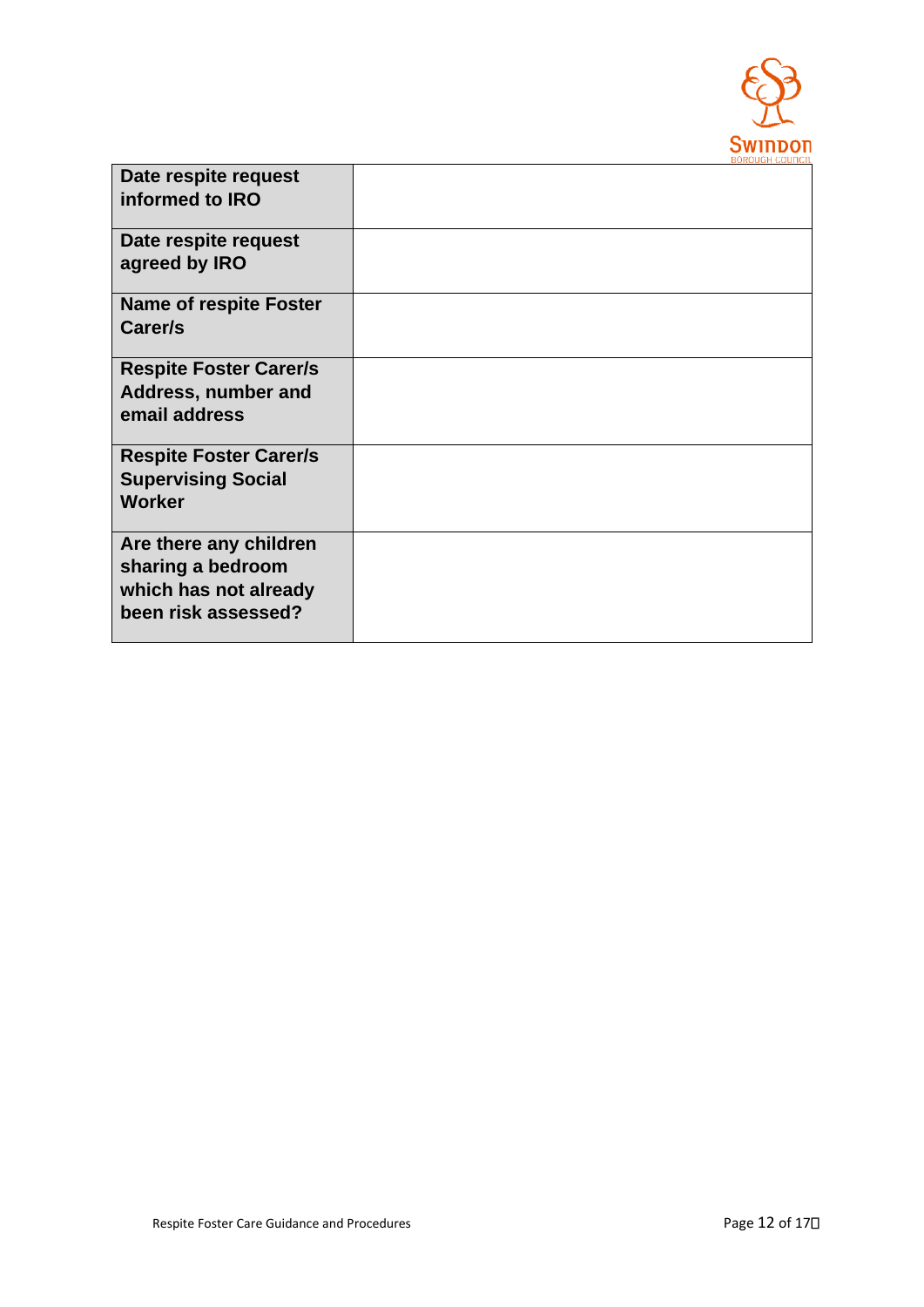

# **Appendix 2**

# **Respite/Back-up Carer to Carer Information Sheet**

| Name of child                                                                        |  |
|--------------------------------------------------------------------------------------|--|
| Known by any other<br>name                                                           |  |
| Date of birth                                                                        |  |
| <b>Brief physical description</b>                                                    |  |
| <b>Dates of respite</b>                                                              |  |
| <b>Reason for respite</b>                                                            |  |
| <b>Parents details</b>                                                               |  |
| <b>Child's Social Worker</b><br>name, number and email<br>address                    |  |
| Child's IRO name,<br>number and email<br>address                                     |  |
| Has carer to carer respite<br>been agreed by child's<br><b>Social Worker and IRO</b> |  |
| <b>Legal Status of the child</b>                                                     |  |
| Are there any specific<br>requirements relating to<br>religion, culture or diet?     |  |
| Any matching<br>considerations or<br>implications?                                   |  |
| <b>Has delegated authority</b><br>form been agreed for the<br>respite carer?         |  |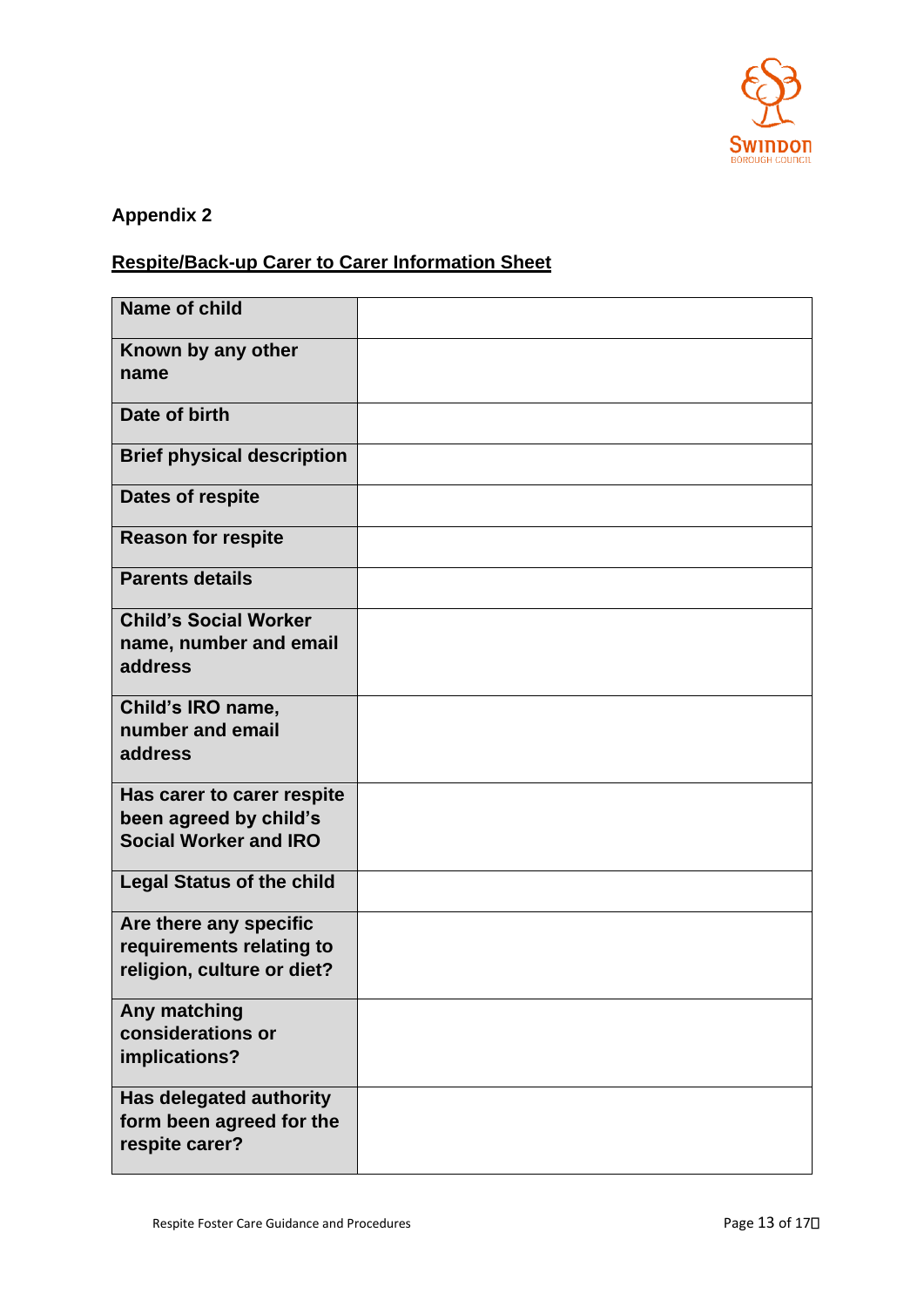

| <b>Health</b>                              |  |
|--------------------------------------------|--|
| <b>GP's/Consultant's and</b>               |  |
| <b>Surgery's contact</b>                   |  |
| information                                |  |
| <b>Dentist's contact</b>                   |  |
| information                                |  |
| Are there any regular                      |  |
| medications to be taken?                   |  |
| Does the child have any                    |  |
| special needs i.e.                         |  |
| educational, learning,                     |  |
| physical, health, allergies,<br>methods of |  |
| communication?                             |  |
|                                            |  |
| Are there any specialist                   |  |
| health tasks/needs? If so                  |  |
| have these been                            |  |
| discussed and any                          |  |
| training needs accessed                    |  |
| Copy of signed medical                     |  |
| consent received                           |  |
|                                            |  |

### **School**

| <b>School address and</b><br>contact information |  |
|--------------------------------------------------|--|
| Year and class group                             |  |
| <b>Named tutor</b>                               |  |
| How does the child travel                        |  |
| to and from school? How                          |  |
| will they travel to and                          |  |
| from school whilst on                            |  |
| respite?                                         |  |
| Does the child attend                            |  |
| after school club or                             |  |
| extracurricular activities?                      |  |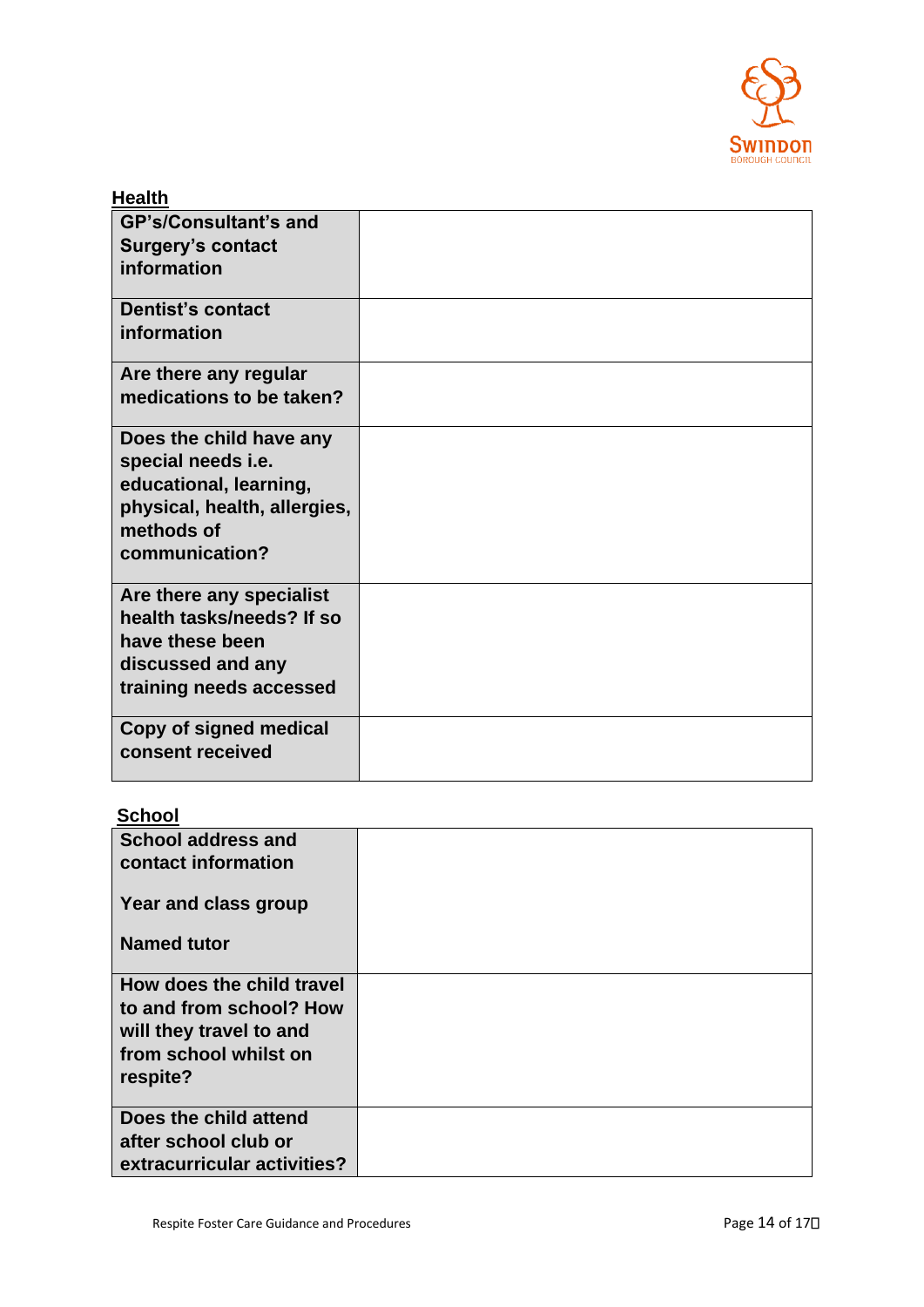

|                                                                           | --------------- |
|---------------------------------------------------------------------------|-----------------|
| Will these continue whilst<br>on respite?                                 |                 |
| <b>School dinner</b><br>arrangements                                      |                 |
| Is there a risk of<br>truanting? If yes, what is<br>the agreed procedure? |                 |

#### **Respite placement**

| <b>Transport arrangement to</b><br>and from the placement                                                                                                           |  |
|---------------------------------------------------------------------------------------------------------------------------------------------------------------------|--|
| Will the child have their<br>own bedroom? If not has<br>a bedroom risk<br>assessment been<br>completed?                                                             |  |
| Will child attend contact<br>during respite? If yes,<br>what are the<br>arrangements?                                                                               |  |
| Are there any persons<br>the child cannot see and<br>for what reason?                                                                                               |  |
| Are there any particular<br>concerns or risks with<br>this child?                                                                                                   |  |
| Are there risk of the child<br>going missing? If so are<br>there any key places the<br>child regularly runs to or<br>any useful addresses or<br>contact information |  |
| Are there any friends the<br>child can continue to                                                                                                                  |  |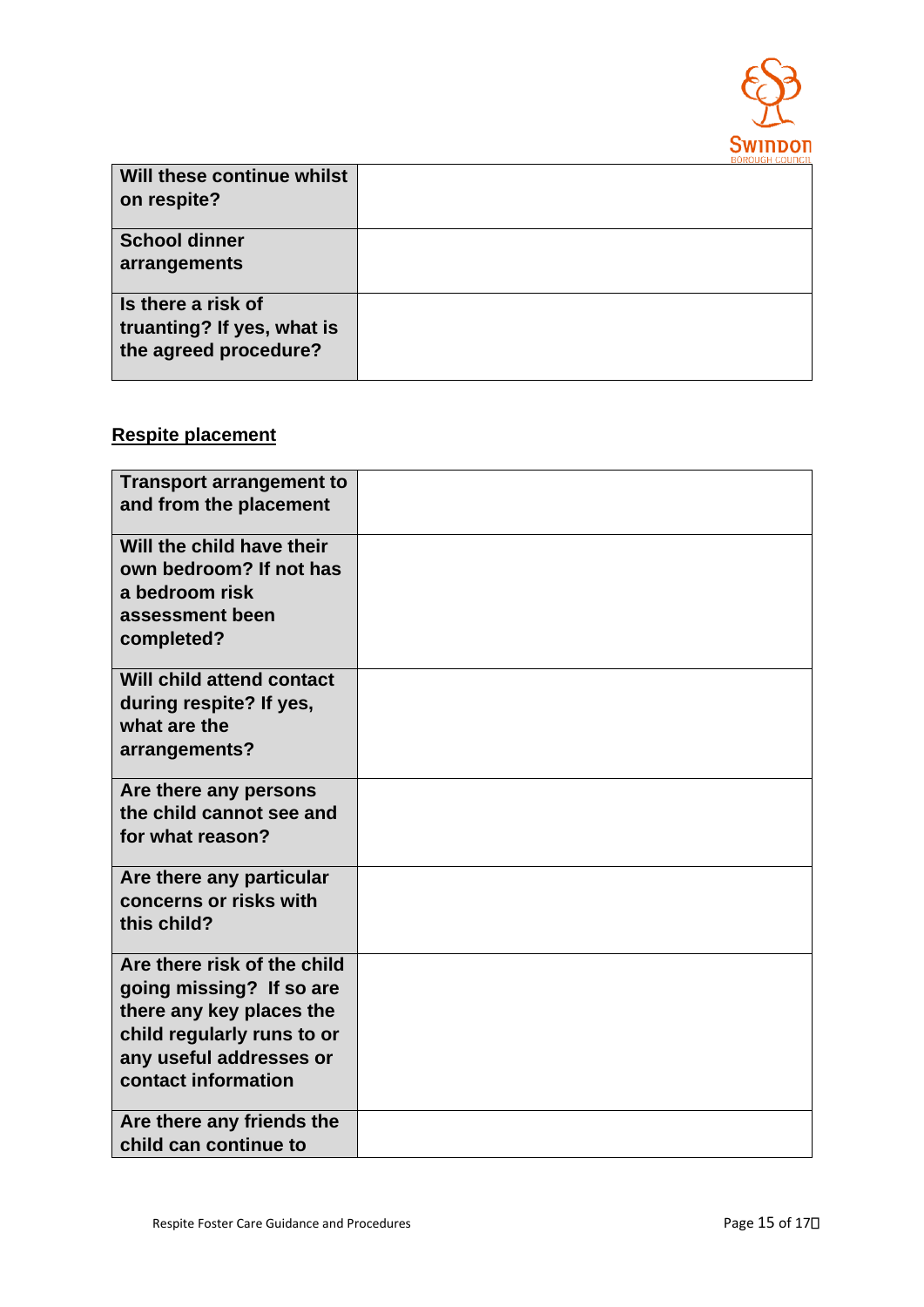

| contact whilst on                |  |
|----------------------------------|--|
| respite?                         |  |
|                                  |  |
| <b>Food likes and dislikes</b>   |  |
|                                  |  |
| Details of child's hobbies       |  |
| and clubs they attend.           |  |
| Can these be continued           |  |
| whilst on respite?               |  |
|                                  |  |
| Does the child have a            |  |
| mobile phone? Are there          |  |
| any restrictions?                |  |
|                                  |  |
| How much pocket money            |  |
| will the child receive           |  |
| whilst on respite?               |  |
|                                  |  |
| <b>Child's current routines,</b> |  |
| including self-care and          |  |
| hygiene, bedtimes,               |  |
| getting up times, meal           |  |
| times. Can these                 |  |
| continue in the respite          |  |
| placement?                       |  |
|                                  |  |
| Are there any                    |  |
| appointments or                  |  |
| meetings that are due            |  |
| whilst the child is on           |  |
| respite? Can the respite         |  |
| carer attend?                    |  |
|                                  |  |

## **Main Foster Carer/s**

| <b>Name of Foster Carer/s</b>                                 |  |
|---------------------------------------------------------------|--|
| <b>Foster Carer/s Address,</b><br>number and email<br>address |  |
| <b>Supervising Social</b><br><b>Worker</b>                    |  |